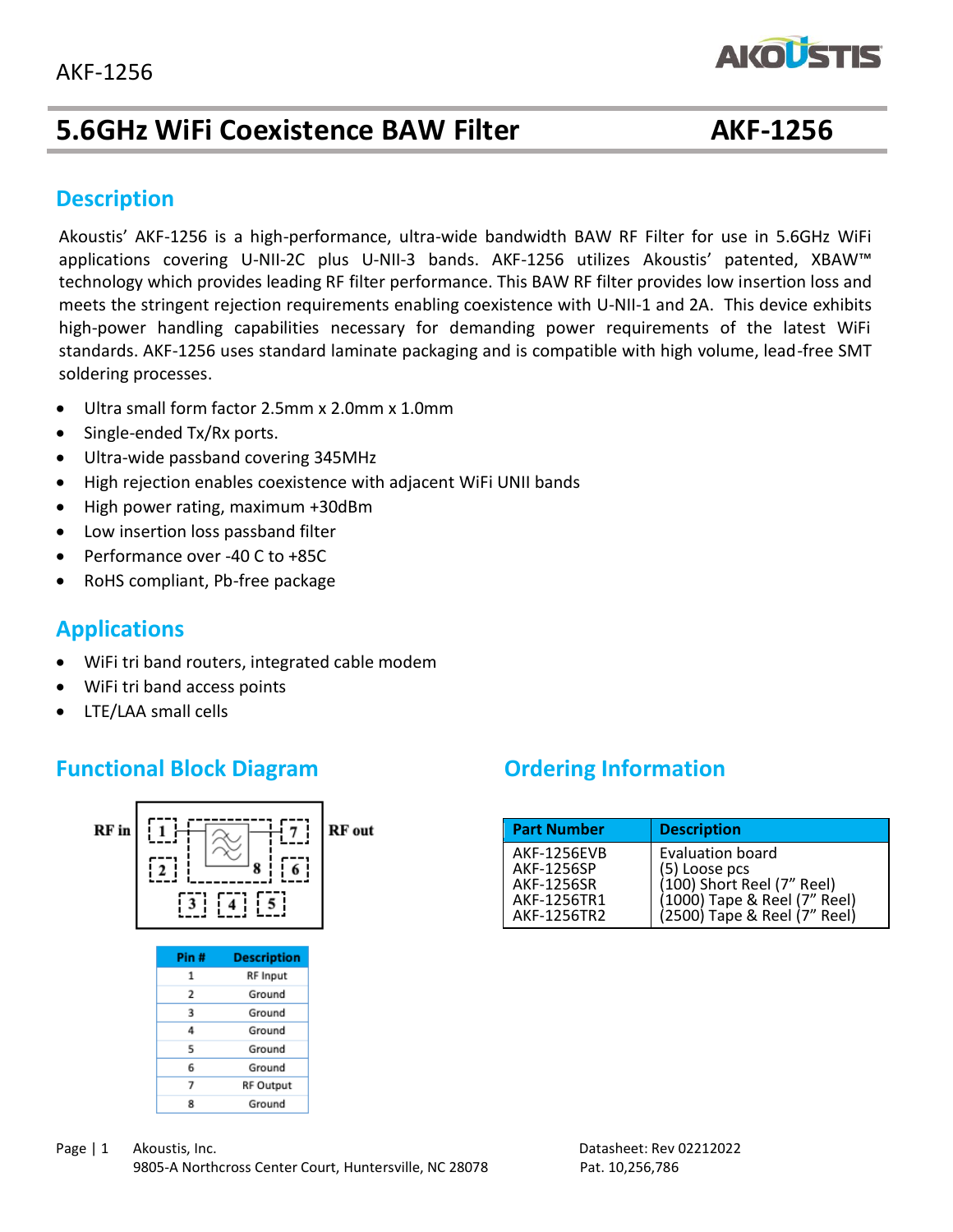

#### **Absolute Maximum Ratings**

| Parameter                  | <b>Conditions</b>                                 | <b>Rating</b>           |
|----------------------------|---------------------------------------------------|-------------------------|
| <b>Storage Temperature</b> |                                                   | -40 to 125 $^{\circ}$ C |
| <b>Input Power</b>         | Singal: OFDM MCS0, 20 MHz, PAR 10dB<br>Temp: 85°C | $+31$ d $Bm$            |

A combination of AMR conditions may result in damage to the device.

# **Operating Parameters (Temp = -40°C to +85°C unless otherwise noted)**

| <b>Parameter</b>           | <b>Conditions</b>              | <b>Units</b> | Min. | Typ.        | Max. |
|----------------------------|--------------------------------|--------------|------|-------------|------|
| Passband                   |                                | <b>MHz</b>   | 5490 | 5665        | 5835 |
| <b>Insertion Loss</b>      | 5490 - 5835 MHz                | dB           |      | $1.9^{(1)}$ | 2.7  |
| <b>Amplitude Variation</b> | 5490 - 5835 MHz                | dB           |      | 1           | 1.5  |
| <b>Attenuation</b>         | $30 - 2700$ MHz                | dB           | 43   | 47          |      |
|                            | $3300 - 5000$ MHz              | dB           | 30   | 35          |      |
|                            | 5170 - 5330 MHz <sup>(2)</sup> | dB           | 50   | 51          |      |
|                            | 5975 - 10000 MHz               | dB           | 30   | 32          |      |
|                            | $10000 - 12000$ MHz            | dB           | 15   | 20          |      |
| <b>Return Loss</b>         | $5490 - 5835$ MHz              |              | 12   | $15^{(1)}$  |      |
| Load Impedance             |                                | Ω            |      | 50          |      |
| <b>Power Handling</b>      | OFDM MCS0, 20 MHz,<br>PAR 10dB | dBm          |      |             | 30   |
| 2 <sup>nd</sup> Harmonic   | Po=28dBm (25°C)                | dBm/MHz      |      | -40         |      |

Note:

- 1. Averaged over specified frequency at room temperature
- 2. Only for room temperature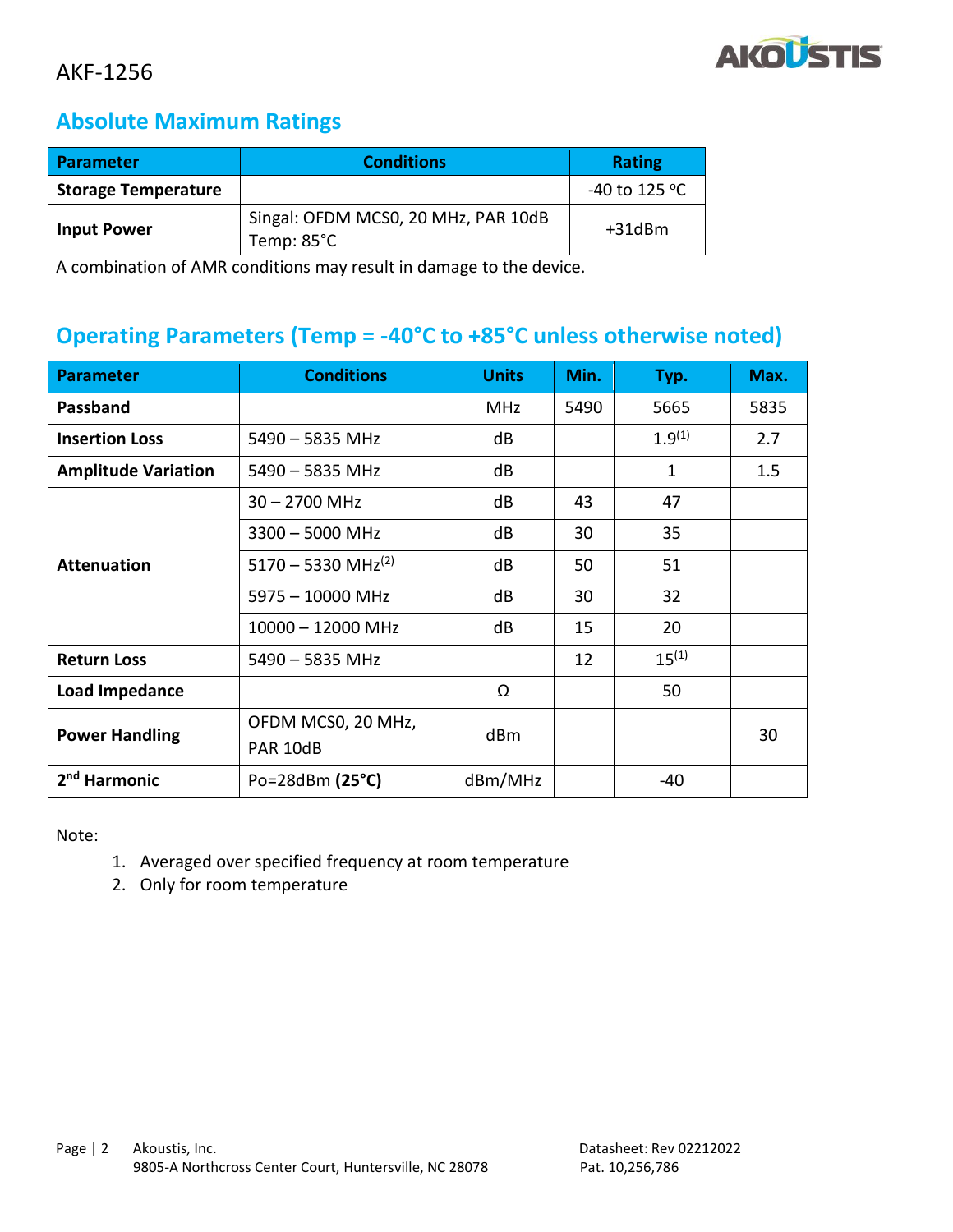

## **EVB Schematic & Layout**



#### Note:

- 1) Center ground pad vias 6mil diameter
- 2) RF ground vias 10mil diameter

#### **Bill of Materials**

| <b>Reference Des.</b> | Value             | <b>Description</b>                | <b>Manufacturer</b> | <b>Part Number</b> |
|-----------------------|-------------------|-----------------------------------|---------------------|--------------------|
| <b>PCB</b>            | N/A               | 4 layer                           | Multiple            |                    |
| U1                    | N/A               | 5.66 GHz BAW Filter               | Akoustis            | AKF-1256           |
| L <sub>1</sub>        | 1.7 <sub>nH</sub> | Chip inductor, 0201, $\pm$ 0.05nH | Murata              | LQP03HQ1N7B02#     |
| L <sub>2</sub>        | 1.7 <sub>nH</sub> | Chip inductor, 0201, $\pm$ 0.05nH | Murata              | LQP03HQ1N7B02#     |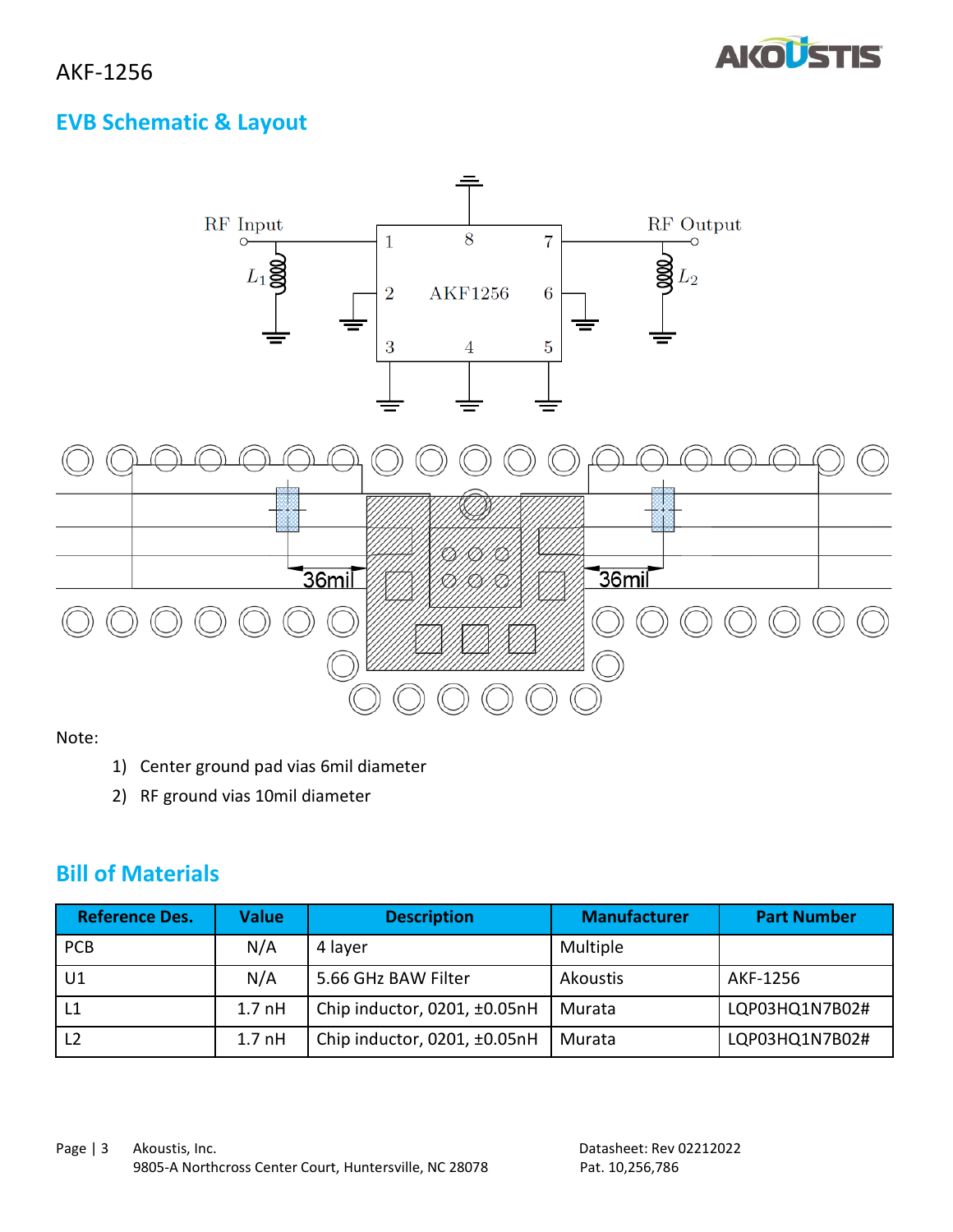

# **Performance Plots (Temp = 25°C unless otherwise noted)**







ഝ

Śwp Min

5.49GHz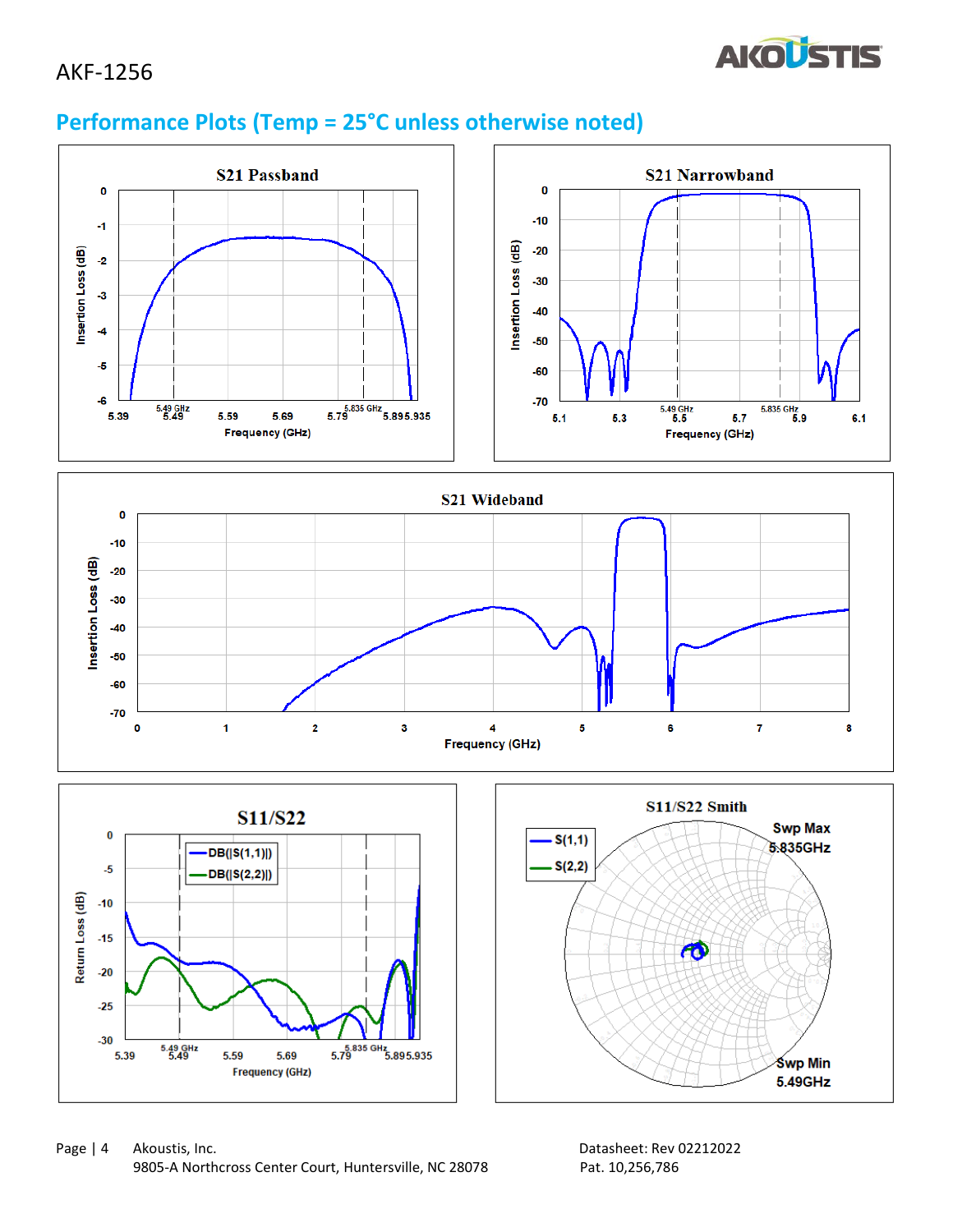

### **Package Drawing & Pin Description**

 $\overline{\phantom{a}}$ Control Tolerance:<br>
Linear X.XXX =  $\pm 0.050$ mm<br>
X.XX =  $\pm 0.10$ mm









**DETAIL**<br>PAD  $\overline{A}$ PAD<br>SCALE: 2x<br>3X THIS ROTATION<br>4X ROTATED 90'<br>PIN 1 CHAMFER 0.100 X 45'

NOTES: 1. Terminal Finish: Electroless Ni/Electroless Pd/Immersion Au

#### **PCB Mounting Pattern**

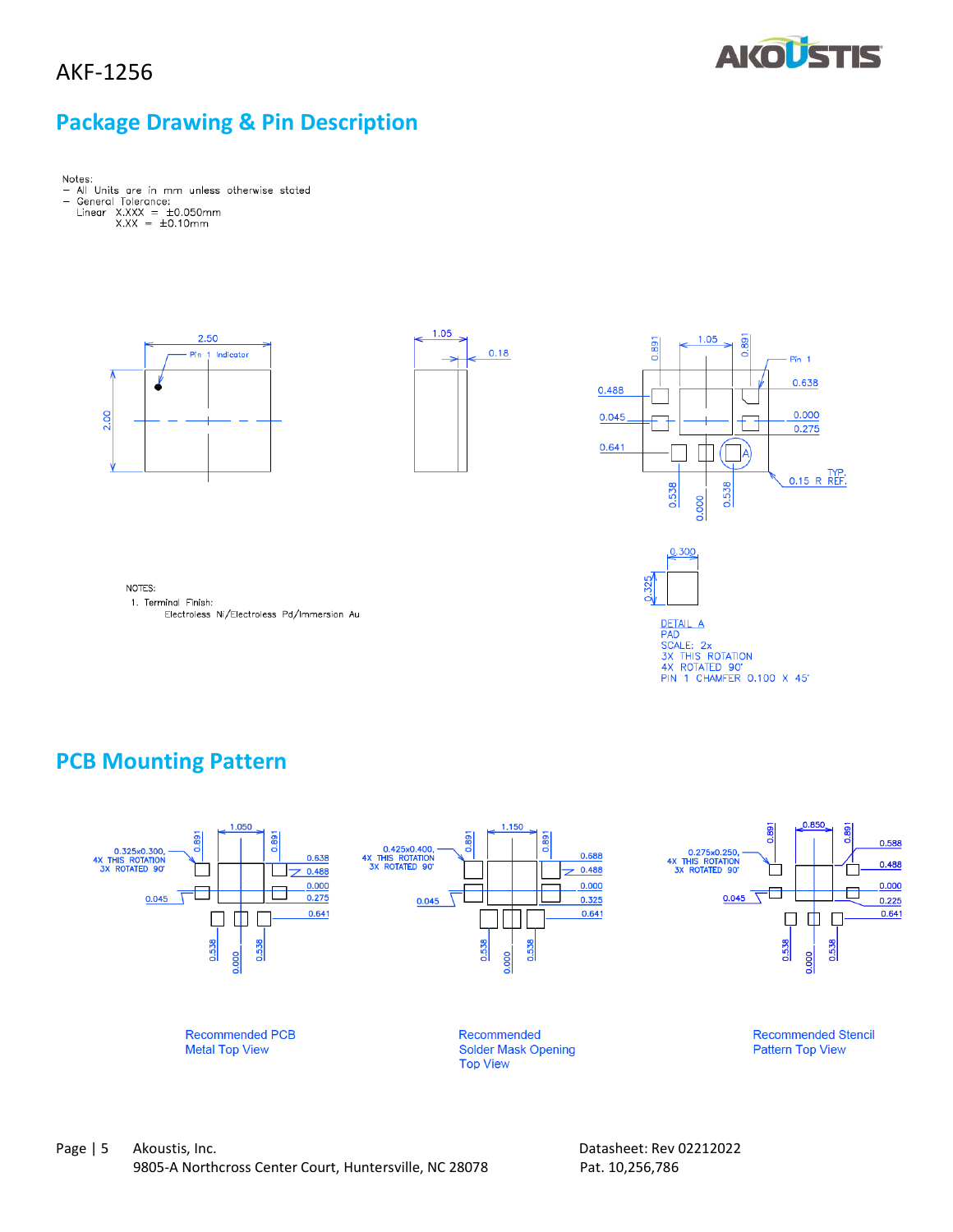

# **Typical Part Marking**



### **Reel Dimensions**



| <b>Reel Dimensiones</b> |                   |                  |                 |                        |                   |                       |
|-------------------------|-------------------|------------------|-----------------|------------------------|-------------------|-----------------------|
| <b>Reel Size</b>        | Tape Width        |                  | B               |                        | D                 | W1 *measured at hub   |
|                         | 8 <sub>mm</sub>   | 180 +0/-2.0 mm   | $2.0$ mm +/-0.5 | $13.0 + 0.5 / -0$ mm   | $60.0 +/- 2.0$ mm | $8.40 + 1.5 / -0$ mm  |
| 7 Inch                  | $12 \, \text{mm}$ | 180 +0/-2.0 mm   | $2.0$ mm +/-0.5 | $13.0 + 0.5 / -0$ mm   | $60.0 +/- 2.0$ mm | $12.40 + 2.0$ / -0 mm |
|                         | 16 mm             | 180 +0/-2.0 mm   | $2.0$ mm +/-0.5 | $13.0 + 0.5 / -0$ mm   | $60.0 +/- 2.0$ mm | $16.40 + 2.0$ / -0 mm |
|                         | 8 <sub>mm</sub>   | $330 +/- 2.0$ mm | $2.0$ mm +/-0.5 | $13.0 + 0.5 / -0.2$ mm | $102 +/- 2.0$ mm  | $8.8 + 2.0 / -0$ mm   |
| 13 Inch                 | $12 \, \text{mm}$ | $330 +/- 2.0$ mm | $2.0$ mm +/-0.5 | $13.0 + 0.5 / -0.2$ mm | $102 +/- 2.0$ mm  | $12.8 + 2.0 / -0$ mm  |
|                         | 16 mm             | $330 +/- 2.0$ mm | $2.0$ mm +/-0.5 | $13.0 + 0.5 / -0.2$ mm | $102 +/- 2.0$ mm  | $16.8 + 2.0 / -0$ mm  |

Note: 7 Inch Reel Only Has One Opening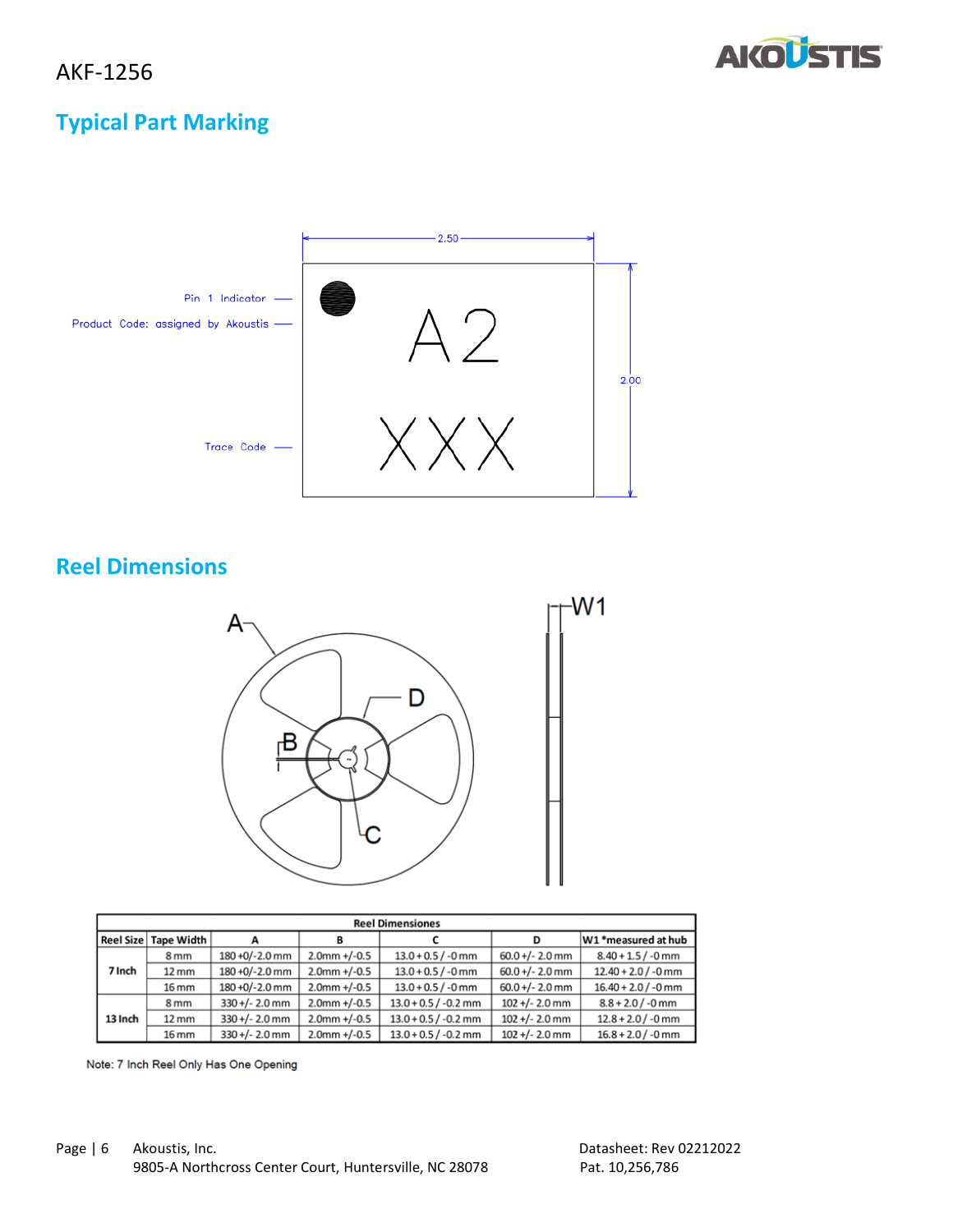

#### **Tape Dimension**

 $A_0 = 2.25$ <br>Bo = 2.70  $K_0 = 1.20$ 



#### **Recommended Solder Profile**

#### Parameter

Max Ramp Up Rate<br>Soak Temp Time Ts(min) - Ts (max)<br>Max Soak Time Ts<br>Liquidous Temp T<br>Max Time Above Ti<br>Max Peak Temperature Ts<br>Max Peak Temperature Ts Max Time at Peak T<sub>P</sub><br>Max Ramp Down Rate

# **Eutectic Sn/Pb** 6 Deg C/Second<br>135 - 155 Deg C<br>2 minutes<br>183 Deg C<br>150 Seconds<br>225 Deg C

30 Seconds<br>10 Deg C/Second

6 Deg C/Secord<br>150-200 Deg C 150-200 Deg<br>3 minutes<br>220 Deg C<br>150 Seconds<br>260 Deg C 30 Seconds<br>10 Deg C/Second

Pb Free



Page | 7 Akoustis, Inc. 2008 2012 2022 2022 2024 2014 2022 2024 2022 2024 2022 2024 2022 2022 2024 2022 2022 20 9805-A Northcross Center Court, Huntersville, NC 28078 Pat. 10,256,786